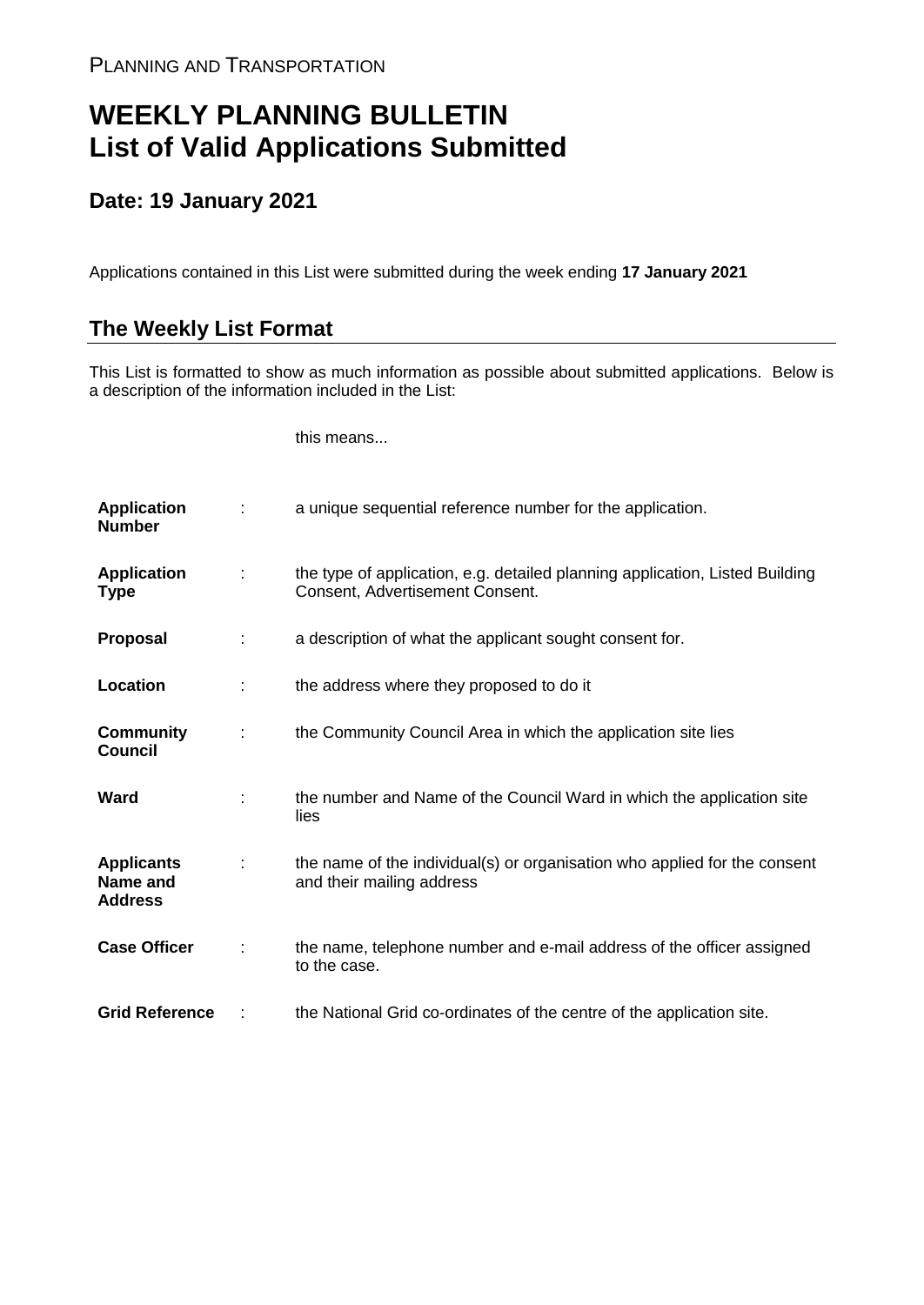| <b>Application No</b>                                                                                                                        | P/20/0540/FUL                                                                                                                                                                                                                                                                                                 | <b>Earliest Date of</b><br><b>Decision</b> |                        | 16 February 2021 |
|----------------------------------------------------------------------------------------------------------------------------------------------|---------------------------------------------------------------------------------------------------------------------------------------------------------------------------------------------------------------------------------------------------------------------------------------------------------------|--------------------------------------------|------------------------|------------------|
| <b>Application Type</b><br><b>Proposal</b><br><b>Location</b><br><b>Community Council</b><br><b>Ward</b><br><b>Applicant</b><br><b>Agent</b> | <b>Planning Permission</b><br><b>Extension to Dwellinghouse</b><br>12 Cuttyfield Place Carronshore Falkirk FK2 8TA<br>NO COMMUNITY COUNCIL<br>04 - Carse, Kinnaird and Tryst<br><b>Outdoor Building Group</b><br><b>Outdoor Building Group</b><br>David Ferrie 262 Langmuir Road Bargeddie Glasgow G69<br>7RR |                                            | <b>Hierarchy Level</b> | Local            |
| <b>Case Officer</b><br><b>Grid Reference</b>                                                                                                 | John Cooney (Tel. 01324 504705)<br>e-mail: john.cooney@falkirk.gov.uk<br>289151 683431<br>View the application details                                                                                                                                                                                        |                                            |                        |                  |
|                                                                                                                                              |                                                                                                                                                                                                                                                                                                               |                                            |                        |                  |
| <b>Application No</b>                                                                                                                        | : P/20/0624/FUL                                                                                                                                                                                                                                                                                               | <b>Earliest Date of</b><br><b>Decision</b> |                        | 16 February 2021 |
| <b>Application Type</b><br><b>Proposal</b>                                                                                                   | : Planning Permission<br><b>Extension to Dwellinghouse</b>                                                                                                                                                                                                                                                    |                                            | <b>Hierarchy Level</b> | Local            |
| Location                                                                                                                                     | 5 Victoria Road Larbert FK5 4NA                                                                                                                                                                                                                                                                               |                                            |                        |                  |
| <b>Community Council</b><br><b>Ward</b>                                                                                                      | : Larbert, Stenhousemuir and Torwood<br>05 - Bonnybridge and Larbert                                                                                                                                                                                                                                          |                                            |                        |                  |
| <b>Applicant</b>                                                                                                                             | Ms Carina Walsh                                                                                                                                                                                                                                                                                               |                                            |                        |                  |
| <b>Agent</b>                                                                                                                                 | <b>Arka Architects</b><br>Adam Toleman The Loft The Tattie Kirk Cow Wynd Falkirk<br>FK11PU                                                                                                                                                                                                                    |                                            |                        |                  |
| <b>Case Officer</b>                                                                                                                          | John Cooney (Tel. 01324 504705)<br>e-mail: john.cooney@falkirk.gov.uk                                                                                                                                                                                                                                         |                                            |                        |                  |
| <b>Grid Reference</b>                                                                                                                        | 285803 682394<br>View the application details                                                                                                                                                                                                                                                                 |                                            |                        |                  |
| <b>Application No</b>                                                                                                                        | : P/20/0625/FUL                                                                                                                                                                                                                                                                                               | <b>Earliest Date of</b><br><b>Decision</b> |                        | 18 February 2021 |
| <b>Application Type</b>                                                                                                                      | <b>Planning Permission</b>                                                                                                                                                                                                                                                                                    |                                            | <b>Hierarchy Level</b> | Local            |
| <b>Proposal</b>                                                                                                                              | Siting of Storage Containers for Use as Welfare Facilities and<br><b>Store</b>                                                                                                                                                                                                                                |                                            |                        |                  |
| <b>Location</b>                                                                                                                              | Land To The West Of Diageo Scotland Ltd Glasgow Road<br>Dennyloanhead                                                                                                                                                                                                                                         |                                            |                        |                  |
| <b>Community Council</b>                                                                                                                     | Banknock, Haggs and Longcroft                                                                                                                                                                                                                                                                                 |                                            |                        |                  |
| <b>Ward</b>                                                                                                                                  | 03 - Denny and Banknock                                                                                                                                                                                                                                                                                       |                                            |                        |                  |
| <b>Applicant</b><br><b>Agent</b>                                                                                                             | <b>Horse Rescue Scotland</b><br><b>Eden Design Studios</b><br>Marjorie Delaney The Hall Castlerankine Road Denny FK6<br>5HH                                                                                                                                                                                   |                                            |                        |                  |
| <b>Case Officer</b>                                                                                                                          | : Brent Vivian (Tel. 01324 504935)                                                                                                                                                                                                                                                                            |                                            |                        |                  |
| <b>Grid Reference</b>                                                                                                                        | e-mail: brent.vivian@falkirk.gov.uk<br>280863 679825                                                                                                                                                                                                                                                          |                                            |                        |                  |
|                                                                                                                                              | View the application details                                                                                                                                                                                                                                                                                  |                                            |                        |                  |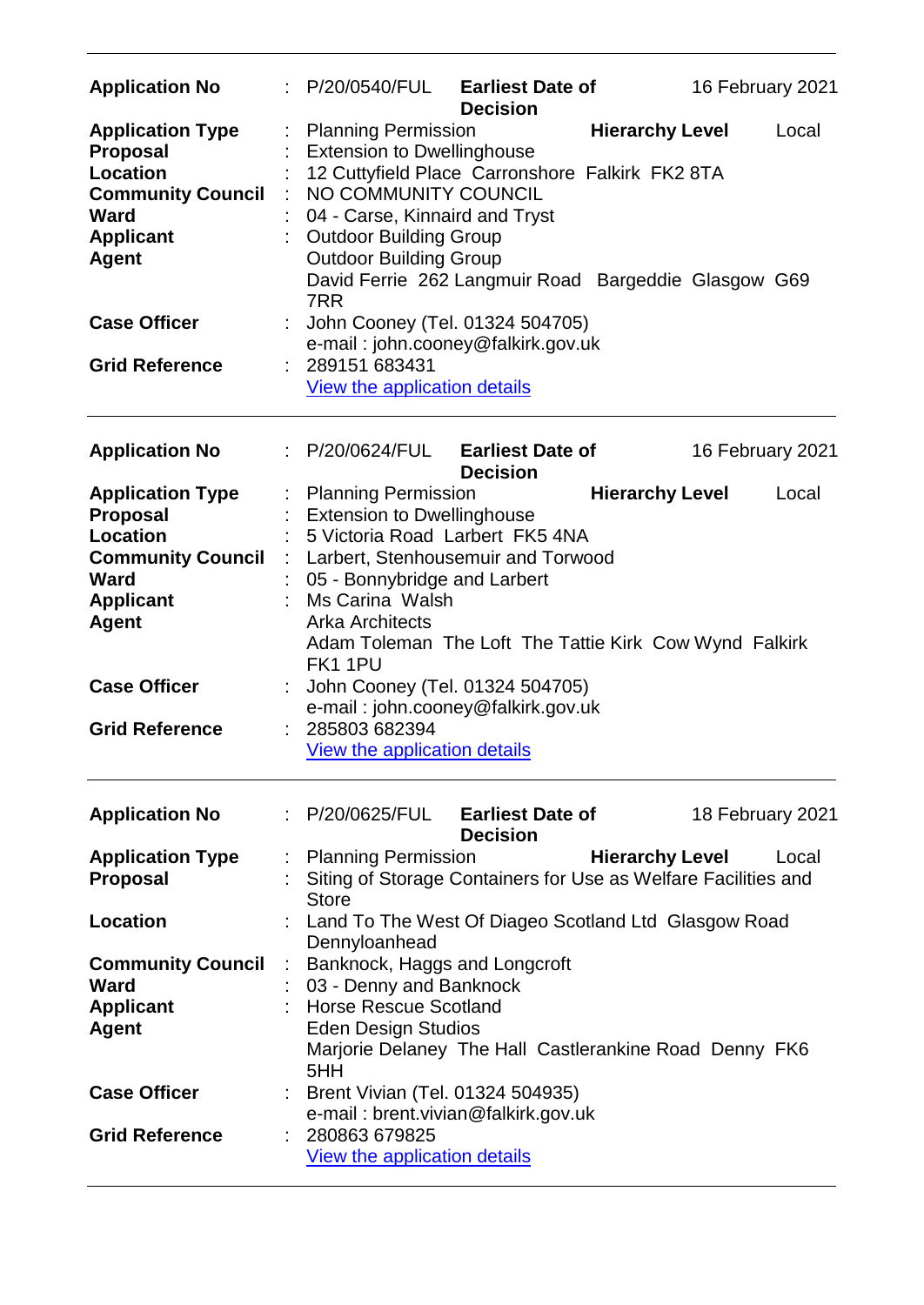| <b>Application No</b>                                                                                      | $\therefore$ P/20/0626/CPL Earliest Date of                                                                                                                                                                                                                                                                                                                              | <b>Decision</b>                            |                        | <b>16 January 2021</b>   |
|------------------------------------------------------------------------------------------------------------|--------------------------------------------------------------------------------------------------------------------------------------------------------------------------------------------------------------------------------------------------------------------------------------------------------------------------------------------------------------------------|--------------------------------------------|------------------------|--------------------------|
| <b>Application Type</b>                                                                                    | Certificate of Lawful Use -<br>Proposed                                                                                                                                                                                                                                                                                                                                  |                                            | <b>Hierarchy Level</b> | <b>Not</b><br>Applicable |
| <b>Proposal</b><br>Location<br><b>Community Council</b><br><b>Ward</b><br><b>Applicant</b><br><b>Agent</b> | Use of property as a House for the care of no more than 5<br>residents, under Class 9(a)(ii) of the Town and Country Planning<br>(Use Classes) (Scotland) Order 1997<br>35 Arnothill Gardens Falkirk FK1 5BQ<br>: No Community Council<br>07 - Falkirk South<br><b>Inspire Scotland</b>                                                                                  |                                            |                        |                          |
| <b>Case Officer</b>                                                                                        | John Cooney (Tel. 01324 504705)<br>e-mail: john.cooney@falkirk.gov.uk                                                                                                                                                                                                                                                                                                    |                                            |                        |                          |
| <b>Grid Reference</b>                                                                                      | 288443 679929<br>View the application details                                                                                                                                                                                                                                                                                                                            |                                            |                        |                          |
| <b>Application No</b>                                                                                      | P/21/0004/75D                                                                                                                                                                                                                                                                                                                                                            | <b>Earliest Date of</b><br><b>Decision</b> |                        | 9 February 2021          |
| <b>Application Type</b>                                                                                    | Discharge of Planning<br>Obligation                                                                                                                                                                                                                                                                                                                                      |                                            | <b>Hierarchy Level</b> | <b>Not</b><br>Applicable |
| Proposal                                                                                                   | Discharge of Planning Obligation attached to Planning Permission<br>F/91/0058, which restricted the occupancy of the dwellinghouse<br>now known as Ryerigg, Fankerton, Denny FK6 5HJ, to a person<br>or persons (together with the dependent, or dependents, if any of<br>that person) employed upon a full time basis at Northshields<br>Farm, Fankerton, Denny FK6 5HJ |                                            |                        |                          |
| <b>Location</b>                                                                                            | Ryerigg Fankerton Denny FK6 5HJ                                                                                                                                                                                                                                                                                                                                          |                                            |                        |                          |
| <b>Community Council</b>                                                                                   | Denny and District                                                                                                                                                                                                                                                                                                                                                       |                                            |                        |                          |
| <b>Ward</b>                                                                                                | 03 - Denny and Banknock<br>Mr Gordon Andrew Mair                                                                                                                                                                                                                                                                                                                         |                                            |                        |                          |
| <b>Applicant</b><br><b>Agent</b>                                                                           | Paul Houghton                                                                                                                                                                                                                                                                                                                                                            |                                            |                        |                          |
| <b>Case Officer</b>                                                                                        | The Mill, Station Road, Bridge Of Allan, Stirling FK9 4JS<br>John Cooney (Tel. 01324 504705)<br>e-mail: john.cooney@falkirk.gov.uk                                                                                                                                                                                                                                       |                                            |                        |                          |
| <b>Grid Reference</b>                                                                                      | 277784 683480<br>View the application details                                                                                                                                                                                                                                                                                                                            |                                            |                        |                          |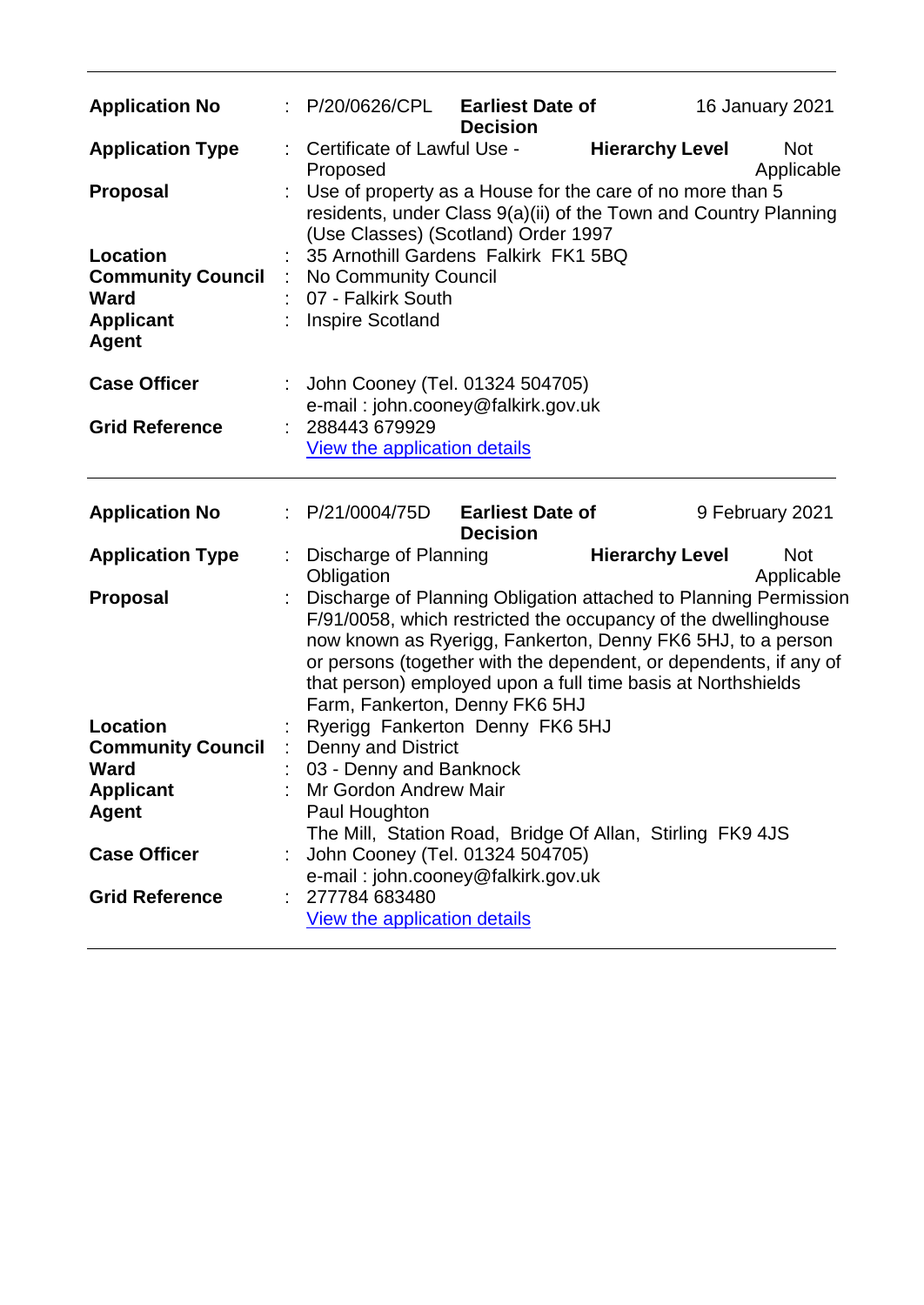| <b>Application No</b>                                                                                                                                                                        | P/21/0006/FUL                                                                                                                                                                                                                                                | <b>Earliest Date of</b><br><b>Decision</b>                                                                                | 16 February 2021                                                                                 |
|----------------------------------------------------------------------------------------------------------------------------------------------------------------------------------------------|--------------------------------------------------------------------------------------------------------------------------------------------------------------------------------------------------------------------------------------------------------------|---------------------------------------------------------------------------------------------------------------------------|--------------------------------------------------------------------------------------------------|
| <b>Application Type</b><br><b>Proposal</b><br><b>Location</b><br><b>Community Council</b><br><b>Ward</b><br><b>Applicant</b><br><b>Agent</b><br><b>Case Officer</b><br><b>Grid Reference</b> | <b>Planning Permission</b><br><b>Extension to Dwellinghouse</b><br>Polmont<br>08 - Lower Braes<br><b>Mr Walter Scott</b><br>FK1 Design Ltd<br>FK <sub>2</sub> 9NA<br>John Cooney (Tel. 01324 504705)<br>294173 678311<br><b>View the application details</b> | 18 Taymouth Road Polmont Falkirk FK2 0PG<br>e-mail: john.cooney@falkirk.gov.uk                                            | <b>Hierarchy Level</b><br>Local<br>Barry Sturrock Aretlea 233 Grahamsdyke Street Laurieston      |
| <b>Application No</b>                                                                                                                                                                        | : P/21/0007/FUL                                                                                                                                                                                                                                              | <b>Earliest Date of</b><br><b>Decision</b>                                                                                | 18 February 2021                                                                                 |
| <b>Application Type</b><br><b>Proposal</b>                                                                                                                                                   | : Planning Permission<br><b>Temporary Construction Access</b>                                                                                                                                                                                                |                                                                                                                           | <b>Hierarchy Level</b><br>Local<br>Reinstatement and Reinforcement of Riverbank and Formation of |
| <b>Location</b>                                                                                                                                                                              | Denny                                                                                                                                                                                                                                                        |                                                                                                                           | Site To The South Of Bonded Warehouses Glasgow Road                                              |
| <b>Community Council</b><br><b>Ward</b><br><b>Applicant</b><br><b>Agent</b>                                                                                                                  | Banknock, Haggs and Longcroft<br>$\mathbb{C}$<br>03 - Denny and Banknock<br><b>Scottish Water</b><br><b>Scottish Water</b><br>Terrace Edinburgh EH10 6XH                                                                                                     |                                                                                                                           | Kathryn Donnelly Scottish Water Main Building 55 Buckstone                                       |
| <b>Case Officer</b><br><b>Grid Reference</b>                                                                                                                                                 | Brent Vivian (Tel. 01324 504935)<br>e-mail: brent.vivian@falkirk.gov.uk<br>281537 679601<br>View the application details                                                                                                                                     |                                                                                                                           |                                                                                                  |
| <b>Application No</b>                                                                                                                                                                        | : P/21/0008/FUL                                                                                                                                                                                                                                              | <b>Earliest Date of</b><br><b>Decision</b>                                                                                | 16 February 2021                                                                                 |
| <b>Application Type</b><br><b>Proposal</b><br><b>Location</b><br><b>Community Council</b><br><b>Ward</b><br><b>Applicant</b><br><b>Agent</b><br><b>Case Officer</b><br><b>Grid Reference</b> | <b>Planning Permission</b><br>Erection of Dwellinghouse<br>No Community Council<br>07 - Falkirk South<br><b>Mr Nikolas Matthew</b><br><b>KS Design</b><br>288523 679922<br><b>View the application details</b>                                               | The Studio Burnfoot Lane Falkirk FK1 5BH<br>Stephen McClure (Tel. 01324 504702)<br>e-mail: stephen.mcclure@falkirk.gov.uk | <b>Hierarchy Level</b><br>Local<br>Karolina Surmacz 69 Thomson Drive FALKIRK FK2 9GN             |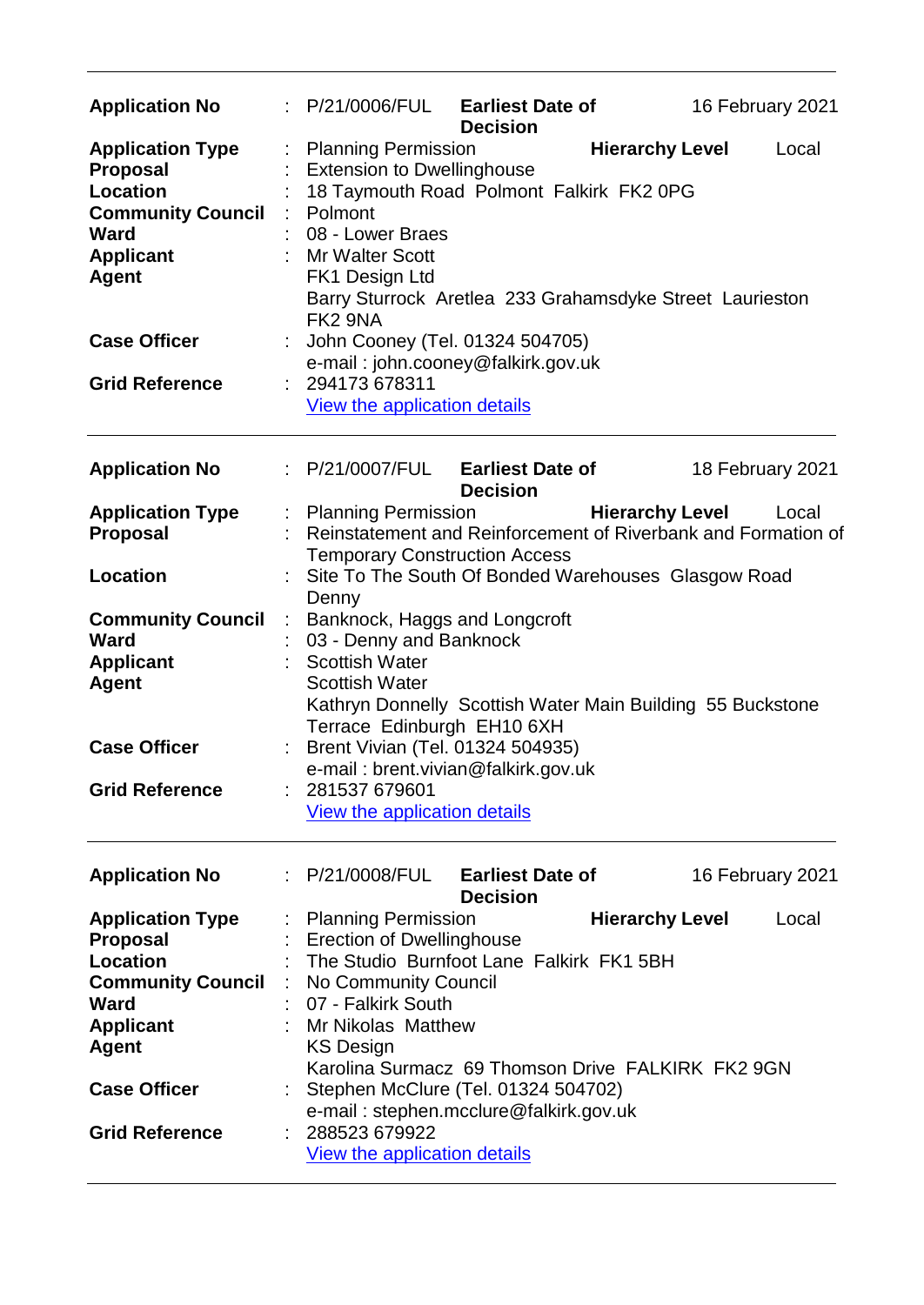| <b>Application No</b>                                                                                                                                      |                           | : P/21/0014/ADV                                                                                                                                                                                                                                                                                                                                                                | <b>Earliest Date of</b><br><b>Decision</b> |                        | 8 February 2021          |
|------------------------------------------------------------------------------------------------------------------------------------------------------------|---------------------------|--------------------------------------------------------------------------------------------------------------------------------------------------------------------------------------------------------------------------------------------------------------------------------------------------------------------------------------------------------------------------------|--------------------------------------------|------------------------|--------------------------|
| <b>Application Type</b>                                                                                                                                    |                           | <b>Advertisement Consent</b>                                                                                                                                                                                                                                                                                                                                                   |                                            | <b>Hierarchy Level</b> | <b>Not</b><br>Applicable |
| Proposal<br><b>Location</b><br><b>Community Council</b><br><b>Ward</b><br><b>Applicant</b><br><b>Agent</b><br><b>Case Officer</b><br><b>Grid Reference</b> | t.                        | <b>Display of Illuminated Advertisements</b><br>Asda 9 Dock Road Grangemouth FK3 8TY<br><b>Grangemouth Community Council</b><br>02 - Grangemouth<br>: Asda Stores Limited<br>Jigsaw Planning<br>Katherine Sneeden PO Box 2844 Glasgow G61 9DG<br>John Cooney (Tel. 01324 504705)<br>e-mail: john.cooney@falkirk.gov.uk<br>292923 682122<br><b>View the application details</b> |                                            |                        |                          |
| <b>Application No</b>                                                                                                                                      | $\mathbb{R}^{\mathbb{Z}}$ | P/21/0015/FUL                                                                                                                                                                                                                                                                                                                                                                  | <b>Earliest Date of</b><br><b>Decision</b> |                        | 16 February 2021         |
| <b>Application Type</b><br><b>Proposal</b>                                                                                                                 |                           | <b>Planning Permission</b><br>Erection of Canopy (Click and Collect), Extension to Canopy<br>(Loading Bay) and Alterations to Car Park                                                                                                                                                                                                                                         |                                            | <b>Hierarchy Level</b> | Local                    |
| Location<br><b>Community Council</b><br><b>Ward</b><br><b>Applicant</b>                                                                                    | ÷.                        | Asda 9 Dock Road Grangemouth FK3 8TY<br><b>Grangemouth Community Council</b><br>02 - Grangemouth<br><b>Asda Stores Limited</b>                                                                                                                                                                                                                                                 |                                            |                        |                          |
| <b>Agent</b>                                                                                                                                               |                           | Jigsaw Planning<br>Katherine Sneeden PO Box 2844 Glasgow G61 9DG                                                                                                                                                                                                                                                                                                               |                                            |                        |                          |
| <b>Case Officer</b><br><b>Grid Reference</b>                                                                                                               |                           | John Cooney (Tel. 01324 504705)<br>e-mail: john.cooney@falkirk.gov.uk<br>292923 682122<br>View the application details                                                                                                                                                                                                                                                         |                                            |                        |                          |
| <b>Application No</b>                                                                                                                                      |                           | : P/21/0016/LBC                                                                                                                                                                                                                                                                                                                                                                | <b>Earliest Date of</b>                    |                        | 19 February 2021         |
| <b>Application Type</b>                                                                                                                                    |                           | <b>Listed Building Consent</b>                                                                                                                                                                                                                                                                                                                                                 | <b>Decision</b>                            | <b>Hierarchy Level</b> | <b>Not</b><br>Applicable |
| <b>Proposal</b>                                                                                                                                            |                           | Alterations to Shopfront and Display of Illuminated<br>Advertisements                                                                                                                                                                                                                                                                                                          |                                            |                        |                          |
| Location<br><b>Community Council</b><br><b>Ward</b><br><b>Applicant</b><br><b>Agent</b>                                                                    |                           | Clydesdale Bank Plc 1 Bank Street Falkirk FK1 1NB<br>No Community Council<br>07 - Falkirk South<br><b>Virgin Money</b><br><b>Cameron Signs LLP</b><br>David Cameron 9 Clydesmill Grove Cambuslang Investment                                                                                                                                                                   |                                            |                        |                          |
| <b>Case Officer</b>                                                                                                                                        |                           | Park Glasgow G32 8NL<br>Stephen McClure (Tel. 01324 504702)<br>e-mail: stephen.mcclure@falkirk.gov.uk                                                                                                                                                                                                                                                                          |                                            |                        |                          |
| <b>Grid Reference</b>                                                                                                                                      |                           | 288831 680011<br>View the application details                                                                                                                                                                                                                                                                                                                                  |                                            |                        |                          |